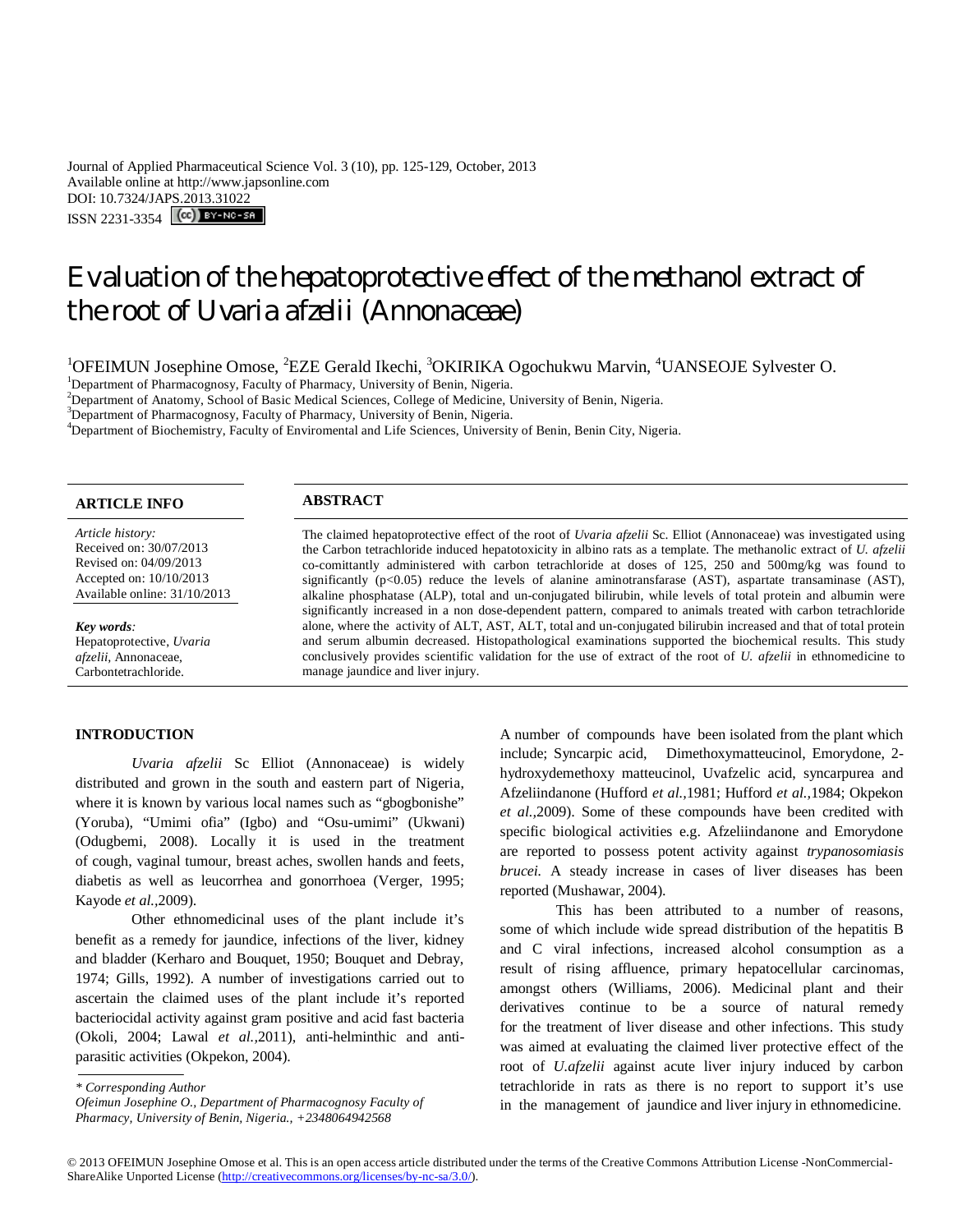# **MATERIALS AND METHODS**

## **Plant Materials**

The root of *U. afzelii* was bought from a local herb seller in Lagos Street in Benin City in July 2012 and it was identified by Mr. Sunny Nweke of the Department of Pharmacognosy, Faculty of Pharmacy, University of Benin, authentication was carried out at the Forestry Research Institute of Nigeria (FRIN) Ibadan by Dr Olufemi Shasanya, where a voucher specimen was deposited and the number FHI-170839 was issued.

# **Preparation of plant and extraction**

The plant material was dried in the oven  $(40^{\circ}C)$  and milled with the aid of an attrition mill to obtain the powder. 500g of the powdered plant material was macerated with 2L of methanol for 72hrs, filtered, and the filtrate concentrated in vacuo  $(40^{\circ}C)$  to obtain a dark brown mass. The yield was 56.30g (11.26%) and this was stored in the refrigerator  $(4^{\circ}C)$  till needed for use. The methanolic extract was subjected to test for toxicity, photochemical evaluation and hepatoprotective activity.

# **Phytochemical evaluation**

Qualitative screening of the extract was carried using methods of Harborne (1984) and Trease and Evans (2002) for alkaloids, flavonoids, saponins, tannins, polyphenols, reducing compounds, anthracenes, glycosides, terpenes and sterols.

# **Animals**

Albino rats (*Rattus norvegicus)* of both sexes (180 – 220g) were obtained from the Pharmacology Department of the Faculty of Pharmacy University of Benin and maintained in the animal house of same department under standard housing conditions. They were exposed to normal cycles of night/day and fed with pellitized chow (Life flour mills, Ibadan), and had free access to water ad libitum. Ethical approval was sought and obtained from the ethical review committee on the use of laboratory animals of the Faculty of Pharmacy, University of Benin.

# **Acute Toxicity Test**

Acute toxicity of the extract was carried out as par the organization for Economic Cooperation and Development (OECD) guideline 423 (OECD guideline, 2000). A total of five animals were fasted overnight and each received a single dose of 2000mg/kg of the methanolic extract of *U. afzelii* in 5% tween 80 orally. The rats were observed individually 30minutes, 1hrs, 2hrs, 4hrs and 24hrs after the administration of the extract and daily thereafter for 14days. Any changes with regards to respiratory, autonomic, circulatory and central nervous effects were noted.

# **Hepatoprotective Effect**

The method of Lin and Lin (1993) with a slight modification was adopted for this study. Rats were fasted over night and divided into five groups of five animals each. Group I

served as the control and received 5% Tween 80 (10ml/kg/day) only. Group II, III and IV animals received 125, 250 and 500 mg/kg/day respectively of the extract orally plus 1.5 ml/kg b.w. of CCl<sup>4</sup> (in 50% olive oil) intraperitoneally daily. Group V animals received 1.5ml/kg body weight of  $CCl<sub>4</sub>$  (in 50% olive oil). Administration of control, extract and  $CCl<sub>4</sub>$  was for 7days.

After the experimental period of 7days, the animals were sacrificed on the 8<sup>th</sup> day under light ether anaesthesia and blood was obtained by cardiac puncture from each animal. Blood was allowed to coagulate for 1hr at room temperature and thereafter centrifuged for 5minutes at 3000rpm (Ogbu and Okechukwu, 2001).

The serum was removed by pipetting it off and it was used to assay for the levels of aspartate transaminase (AST), alanine aminotransferase (ALT), alkaline phosphatase (ALP) as well as serum albumin, total protein, total bilirubin and unconjugated bilirubin.

# **Biochemical Evaluation**

The determinations of AST, ALT AND ALP were carried out according to the method described by Reitman and Frankel (1957), while total protein was estimated by the method of Plummer (1978). The serum albumin was determined according to the method of Gowenlock *et al.,*(1988), the total bilirubin and unconjugated bilrubin by the method of Malloy and Evelyn (1937).

# **Histopathological Studies**

The method according to Baker *et al.,*(1998) was adopted for this evaluation. The liver was exercised from each animal in the group and washed with ice cold normal saline. Thereafter, it was preserved in 10% buffered formalin solution for 48hrs and the procedure for embedding was carried out manually. 5µm microtome section of the liver were stained with heamatoxylin and eosin and subjected to histopathological examination.

### **Statistical Analysis**

Values are presented as means  $\pm$  standard error of mean (S.E.M) and analyzed statistically by the two way (paired) student t-test and the Duncan multiple range test. P value  $< 0.05$  was considered significant.

### **RESULT**

The results of acute toxicity test showed no mortality or physical changes after 14days. There were also no changes in respiratory rate, circulatory signs, autonomic effects and central nervous system. Administration of  $CCl<sub>4</sub>$  to animals in the negative control group produced significant increases in the levels of AST, ALT, ALP, total and un-conjugated bilirubin and, a significant decrease in total protein and albumin as show in table 1 and 2. Concomitant administration of 125, 250 and 500mg/kg of the methanol extract of *U.afzelii* respectively produced significant decreases in the activities of the serum hepatic enzymes, total and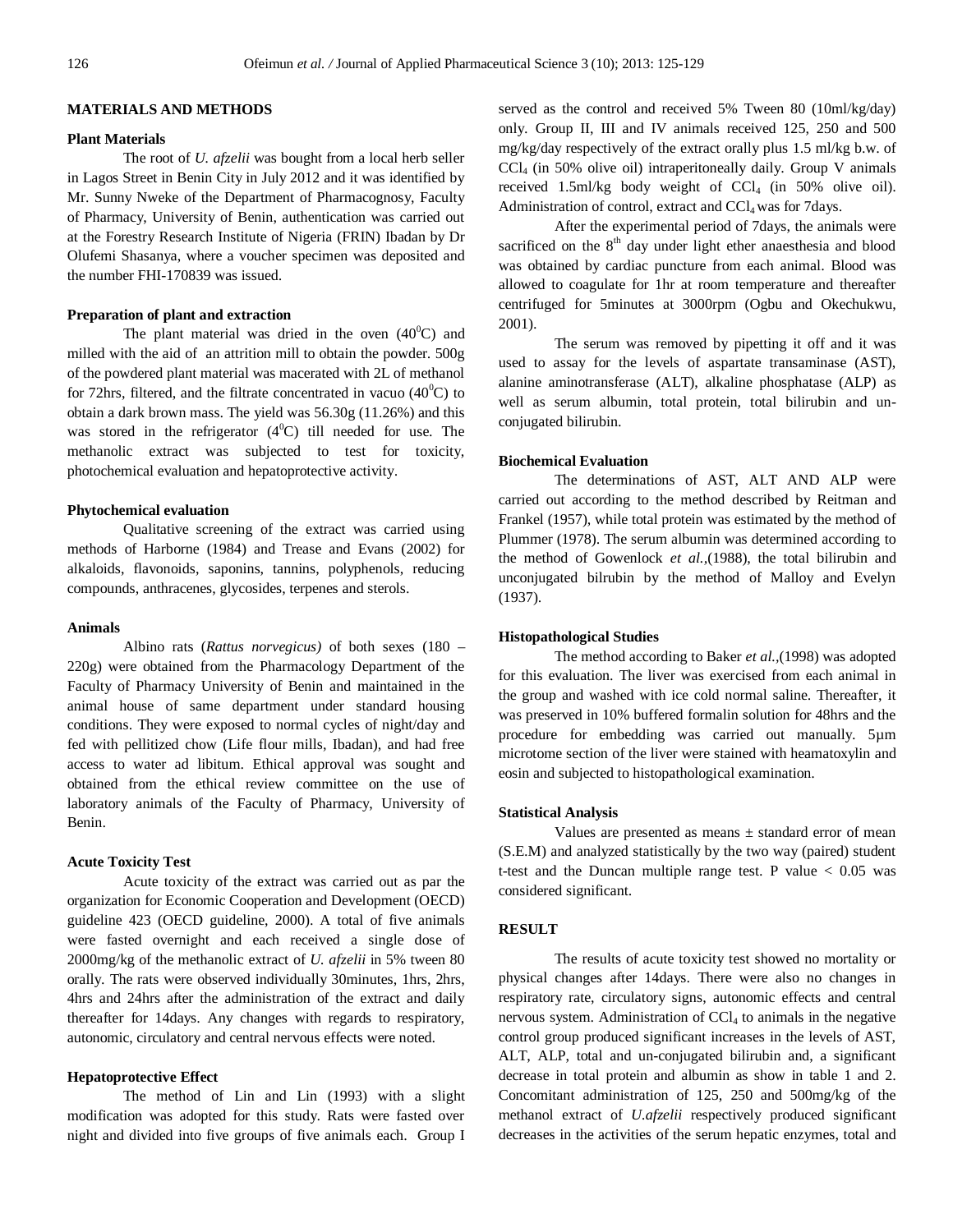un-conjugated bilirubin, while an increase was observed in the total protein and albumin levels compared to the control. Of note was the observation that these changes in the enzymatic activities were not dose dependent.Histopathological examinations (Fig 1a-1e), of liver of control animals showed the normal architecture with partial triad (A) and hepatocytes (B) separated by sinusoids

(C). The liver of animals intoxicated with  $CCl<sub>4</sub>$  showed the presence of fat globules of mixed variety indicating injury and inflammation. Animals treated with 125, 250 and 500mg/kg of the extract presented with mild, marked and moderate reduction in liver injury respectively, as evidenced by the presence of micro and macro fat vesicles.

| Table. 1: Effects of methanolic extract of root of U.afzelii on serum total bilirubin, un-conjugated bilirubin, albumin and total protein on experimental animals |  |  |
|-------------------------------------------------------------------------------------------------------------------------------------------------------------------|--|--|
|-------------------------------------------------------------------------------------------------------------------------------------------------------------------|--|--|

| <b>Experimental group</b> | Total bilirubin (mg/dl)  | Unconjugated bilirubin (mg/dl) | Albumin (mg/dl)        | Total protein (mg/dl)          |
|---------------------------|--------------------------|--------------------------------|------------------------|--------------------------------|
| Control (5% tween 80)     | $1.53 \pm 0.14$          | $1.04\pm0.1$                   | $5.33 \pm 0.18$        | $6.43 \pm 0.55$                |
| $125mg/kg + CCl4$         | $1.81 \pm 0.19^{\alpha}$ | $1.35 \pm 0.16^{\alpha}$       | $3.53 \pm 0.8^{\circ}$ | $5.03 \pm 0.21$                |
| $250$ mg/kg + $CCl4$      | $1.73 \pm 0.12^{\alpha}$ | $1.35 \pm 0.21^{\alpha}$       | $4.85+0.14^{\alpha}$   | $5.68 \pm 0.51$ <sup>bcd</sup> |
| $500$ mg/ + $CCl_4$       | $1.78 \pm 0.21^\alpha$   | $2.33 \pm 0.13^{\alpha}$       | $4.38 \pm 0.31$        | $5.38 + 0.21$ <sup>ac</sup>    |
| $CCL_4$ alone             | $2.95 \pm 0.16$          | $3.10+0.11^{\alpha}$           | $2.70+0.11^{\alpha}$   | $4.21 \pm 0.09$ <sup>ad</sup>  |
| $\cdots$                  | $\cdots$                 | $\cdots$                       | $\cdots$<br>$\cdot$    | $\sim$ $\sim$ $\sim$           |

Values are expressed as means  $\pm$  standard error of means (n=5). Values having different superscripts are significantly different (p < 0.05).

| <b>Table. 2:</b> Effect of methanolic extract of root of <i>U.afzelii</i> on serum ALT, AST and ALP in experimental animals. |                                |                              |                                 |  |  |  |
|------------------------------------------------------------------------------------------------------------------------------|--------------------------------|------------------------------|---------------------------------|--|--|--|
| <b>Experimental group</b>                                                                                                    | ALT(U/L)                       | ALP(U/L)                     | ALP(U/L)                        |  |  |  |
| Control $(5\%$ tween 80)                                                                                                     | $42.51 \pm 4.33$               | $103.52 \pm 3.031$           | $133.75 \pm 11.43$              |  |  |  |
| $125mg/kg + CCl4$                                                                                                            | $131.68 + 1.22^a$              | $138.00\pm4.45$              | $183.50 \pm 14.84^a$            |  |  |  |
| $250$ mg/kg + $CCl4$                                                                                                         | 91.00 $\pm$ 3.54 <sup>b</sup>  | $112.75 \pm 5.60^{\circ}$    | $153.00 \pm 22.39^{\mathrm{a}}$ |  |  |  |
| $500$ mg/ + $CCl4$                                                                                                           | $116.17 \pm 4.02^{\alpha}$     | $142.00 \pm 4.69^{\circ}$    | $155.15 \pm 17.95^{\text{a}}$   |  |  |  |
| $CCL_4$ alone                                                                                                                | 173. $\pm 37 \pm 2.00^{\circ}$ | $185.50 + 7.26$ <sup>d</sup> | $209.11 \pm 18.51^a$            |  |  |  |

Values are expressed as means  $\pm$  standard error of means (n = 5). Values having different superscripts are significantly different (P < 0.05).



**Fig. 1a :** Control- Normal Rat liver showing portal triad (A), hepatocytes (B), seperated by sinosoids (C) (H&EX40).



**Fig. 1b:** Negative control- Liver of rat intoxicated with CCl4 showing fat globules of mixed variety, macro (A) and micro (B) vesicles (H&E X40).



**Fig. 1c:** Liver of rat treated with 125mg/kg *U. afzelii* root extract for 1week showing moderate reduction in both macro(A) and micro(B) fat vesicles (H&EX40).



**Fig. 1d:** Liver of rat treated with 250mg/kg of U. afzelii root extract for I week showing marked reduction in macro(A) and micro (B) fat vessicles (H&E X40).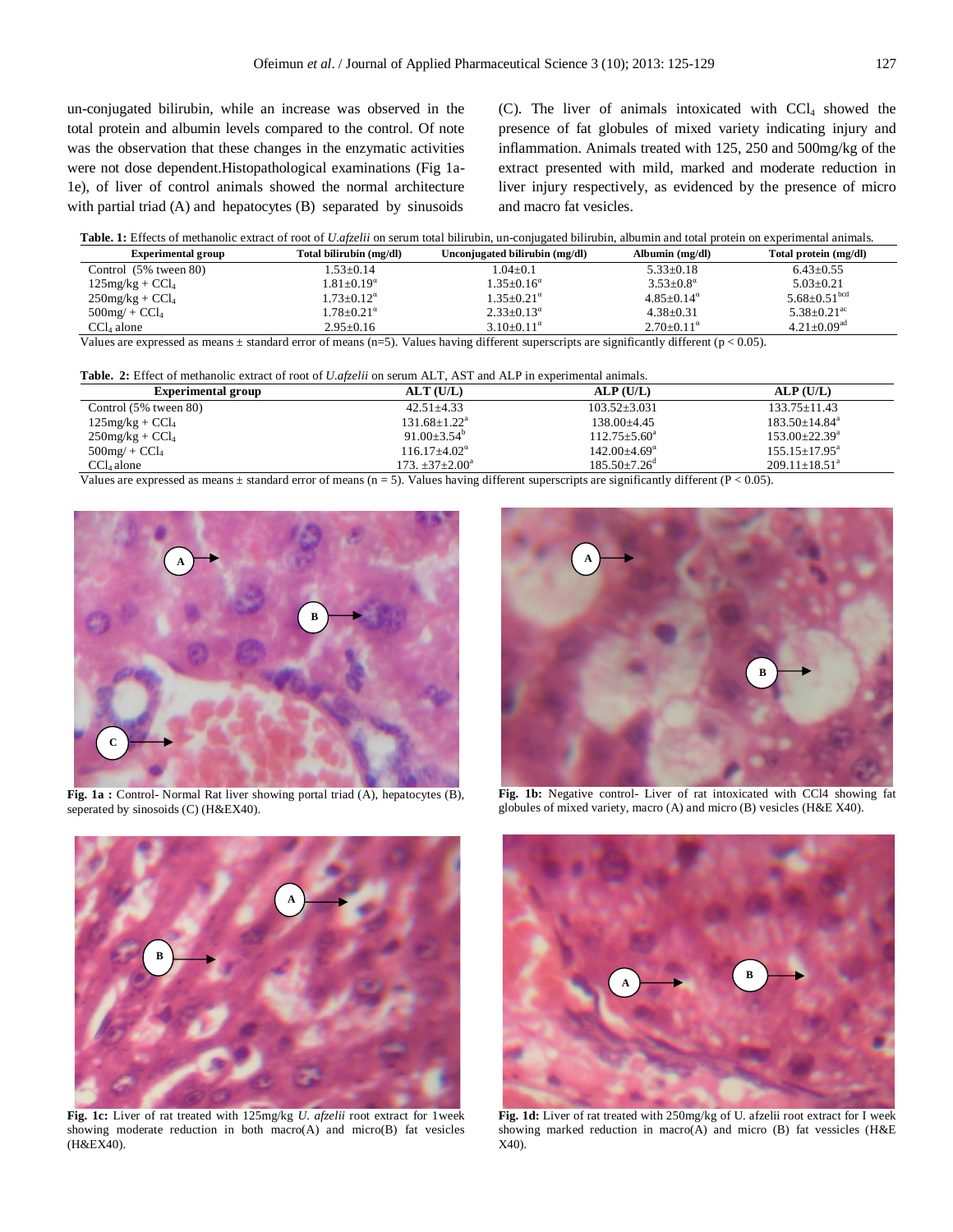

**Fig. 1e:** Liver of rat treated with 500mg/kg of *U. afzelii* root extract for 1week showing mild reduction in both macro (A) and micro (B) vesicles (H&E X40).

#### **DISCUSSION**

The result of the acute toxicity test suggests that the crude methanolic extract of the plant under consideration is nontoxic to rats. Bilirubin is the main bile pigment that is formed from the breakdown of heme in the red blood cells. It is transported to the liver where it is extracted into the bile, however, conjugation of bilirubin is a pre-condition for it's excretion (Nelson and Cox, 2000). Liver injury was evidenced by significant increase in the level of un-conjugated bilirubin in animals intoxicated with CCl<sup>4</sup> compared to control animals. Increase in the level of unconjugated bilirubin in the blood is believed to be due to a defect in the ability of the liver to conjugate bilirubin (Marks and Dennis, 1996). The significant reduction in the serum levels of unconjugated bilirubin when the methanolic extract of root of *U*.  $afzelii$  was concomitantly administered with  $CCl<sub>4</sub>$  at 125, 250 500mg/kg doses respectively compared to levels of un-conjugated bilirubin when CCl<sub>4</sub> alone, was administered, suggest that there was a tendency towards normalization of the liver function to conjugate bilirubin.

The ability of concomitant administration of  $CCl<sub>4</sub>$  and methanolic extract of root of *U. afzelii* at 125, 250 and 500mg/kg to reduce serum levels of bilirubin significantly compared with those of animals treated with CCl<sub>4</sub> alone may also suggest the potential effectiveness of the extract in lowering elevated bilirubin level by clearing it from the serum. The result obtained for the serum albumin and total protein followed the same pattern (Table I) suggesting that the extract may be exerting it's effect by the same mechanism. The administration of  $CCl<sub>4</sub>$  may probably be interfering with the synthesis of protein such as albumin in the liver, hence the reduced levels of albumin and total protein. This trend is reversed to near normal with the concomitant administration of CCL with various doses of the root extract of *U.afzelii* suggesting hepatoprotective activity by the extract against CCl<sup>4</sup> induced hepatotoxicity.

Significant increase in the level of serum AST, ALP and ALT in the group treated with CCl<sub>4</sub> alone compared to control group is an evidence of hepatoxicity. The increased levels of AST, ALP and ALT in serum are indicative of cellular liver leakage and loss of functional integrity in the cell membrane of the liver (Drotmann and Lowhorn, 1978). Concomitant administration of the extract at various dose levels mediated a reduction in the levels of these enzymes towards the normal value indicating a stabilization of plasma membrane as well as repair of hepatic tissue damage caused by CCl4. This effect is in agreement with the common view that serum levels of transaminase return to normal following healing of liver parenchyma and regeneration of hepatocytes (Thabrew *et al.,*1987).

Histopathological examination of the liver of animals treated with CCl<sub>4</sub> alone reveals massive fatty changes with loss of cellular boundary indicating hepatotoxicity, whereas liver of animal treated with 125, 250 and 500 mg/kg of the extract showed moderate, marked and mild reduction in the observed changes in the CCl4 treated group. This observation is in tandem with that observed with biochemical results, as the root extract of *U.afzelii* is seen to exhibit hepatoprotective activities in  $CCl<sub>4</sub>$  induced liver damage, but in a non-dose dependent manner, as the 250mg/kg dose is observed to be more effective in protecting the liver compared to the 500mg/kg dose.

CCl<sup>4</sup> is known to produce experimental liver damage that histologically resembles viral hepatisis (James, *et al.,*1996), with the mechanism of action thought to be due to the enzymatic activation of  $CCl_4$  by cytochrome  $P_{450}$  to produce trichloromethyl radicals (CCl<sub>3</sub>) (Reinke *et al.*, 1980). This lipid oxidation causes the disruption of the lipid bi-layer and cellular integrity accompanied by leakages of serum marker enzymes into the blood. This mechanism suggests an underlying process of oxidation which *U.afzelii* root extract may counter. Phytochemical evaluation of the root of *U. afzelii* indicated the presence of glycoside, flavonoid, terpenoids, phenols and sterols. Phytoconstituents such as flavonoids, triterpenoids and phenols have been reported to exhibit hepatoprotective activity (Pietha, 2000; Jovanovic *et al.,*1994; Mehta *et al.,*1999), it is therefore not out of place to assume that the hepatoprotective effect observed with the methanolic extract of *U. afzelii* may be due to any of these constituents or a combination of them.

#### **CONCLUSION**

The methanol extract of *U. afzelii* possess significant protection against carbon tetrachloride induced liver injury in a non-dose dependent manner. However more studies will be needed to isolate active component(s) responsible for this hepatoprotective activity. This study provides scientific validation for the use of the plant in ethno medicine to remedy jaundice and liver injury.

### **REFERENCES**

Bouquet A and Debray M. 1974. Medicinal Plants of the Ivory Coast. Trau. Doc. Orstom. Seru. Cent. Document Orstom. 321-310.

Drotmann R.B., Lowghorn GT. Serum enzymes as indicators of chemical induced Liver damage. Drug Chem. Toxico. 1978; 1: 163 – 171.